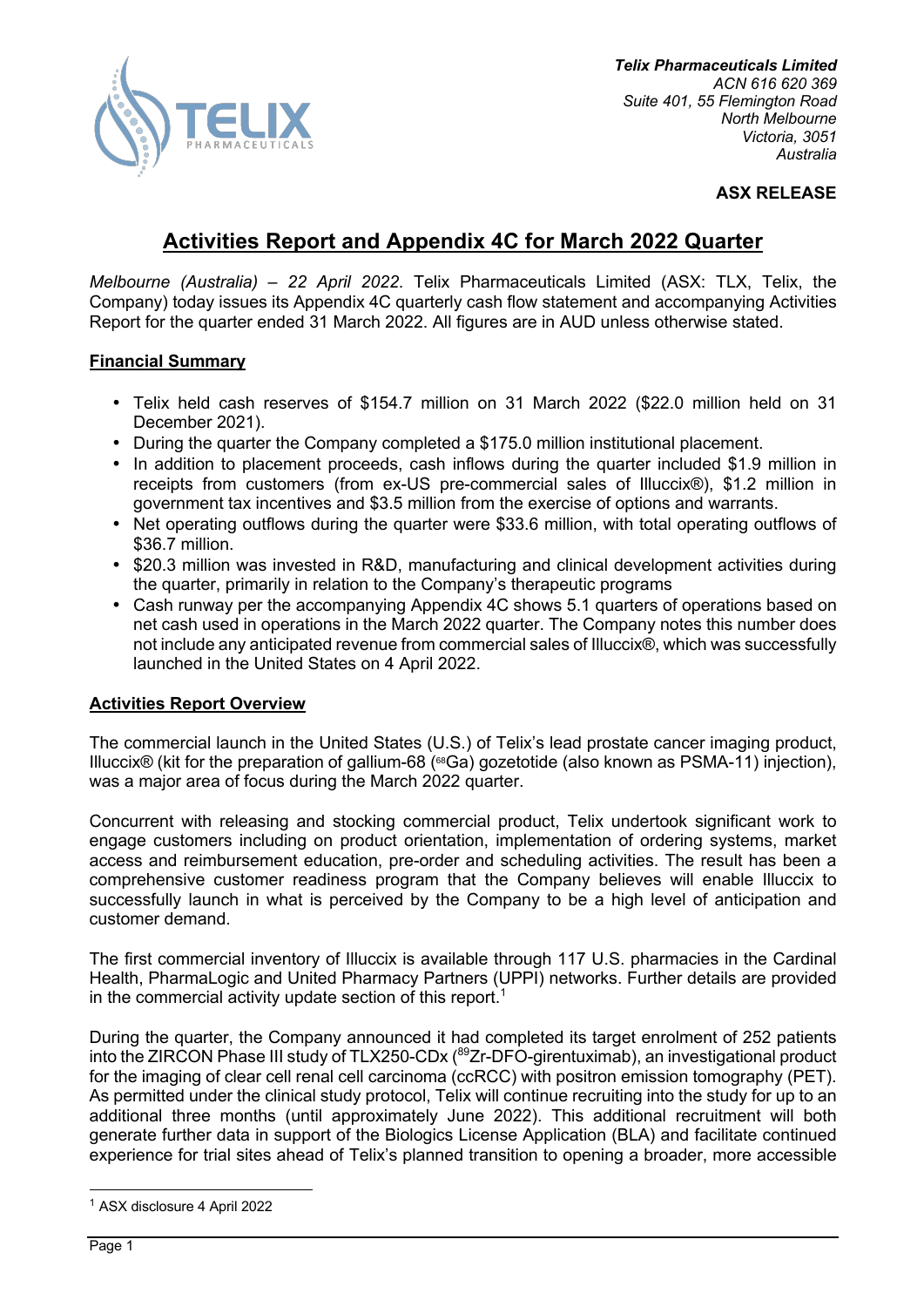Expanded Access Program (EAP). Pending final data capture, review and analysis, the Company expects to report the outcome of the ZIRCON study in 2H 2022.

During the quarter, the Company announced the completion of a \$175.0 million institutional placement of new, fully paid ordinary shares at an issue price of \$7.70 per share. Funds raised are being used to execute on the Company's late-stage clinical studies, advance multiple programs towards commercialisation and build future pipeline and indication expansion.

As part of a long-term capital management strategy, the Company secured a €12.1 million (\$18.2 million) financing package for the development of its radiopharmaceutical production facility in Seneffe (Brussels) Belgium. The funding will be applied to building works at the facility which include the build-out of extensive production infrastructure, R&D labs and isotope production capability for both diagnostic and therapeutic applications.

Finally, at the end of March, Telix announced a change of composition of the Board of Directors.<sup>2</sup> Mr Oliver Buck, a founding member of the Telix Board, will retire from the Board at the Company's 2022 Annual General Meeting to be held on 18 May, having served since January 2017. Mr Buck is succeeded by Ms Tiffany Olson, an experienced U.S.-based pharma executive, appointed as independent Non-Executive Director.

Dr Christian Behrenbruch, Managing Director and Telix Group CEO stated, "This has been a pivotal quarter for Telix, as we delivered on several major objectives including the Company transformational event of launching of our first commercial product and completion of target enrolment for a Phase III clinical trial. We are strongly encouraged by the level of anticipation and early demand for Illuccix, both in the independent imaging centre and hospital-based segments of the U.S. market, driven by clear inclusion in clinical practice guidelines and, more recently, indicated as a patient selection tool for next-generation prostate cancer therapy. Telix is uniquely positioned to deliver this product on-demand, coast-to-coast across the U.S. With the recent FDA approval of PSMA-targeted radiotherapy<sup>3</sup> – and the importance of  $^{68}$ Ga-PSMA-11 for patient selection – it is an exciting time for molecular imaging in Genitourinary, or 'GU' Oncology.

"The recent financing activity – including the \$175.0 million placement and \$18.2 million project financing package for the buildout of the Company's European manufacturing site will support Telix's growth trajectory as a market leader in the field of radiopharmaceuticals. From a product development and manufacturing perspective, these financial resources enable will enable Telix to advance an important pipeline of products that address major unmet medical need."

### **Commercial Update**

### *Illuccix (TLX591-CDx) commercial launch underway in the United States and Australia*

Illuccix® is now commercially available in the U.S. - initially through 117 commercial nuclear pharmacies in the Cardinal Health, PharmaLogic and UPPI networks. <sup>4</sup> Subsequent to the end of the quarter, patients in Indianapolis, New York City, and Seattle were amongst the first to receive doses of Illuccix® following the nationwide release of commercial product in early April.<sup>5</sup> The Company was particularly pleased that Indiana University (IU / IU Health) was a "first dose" site as early development collaborations with Dr. Mark Green's lab at IU were fundamental to building the radiopharmaceutical package that subsequently attained FDA approval.

Over 680 imaging sites have been pre-qualified in the lead up to the Company's commercial launch. Telix's distribution network currently covers greater than 85% of eligible PET sites across the United States, in addition to direct hospital customer sales in some territories.

<sup>2</sup> ASX disclosure 31 March 2022.

<sup>3</sup> Novartis release 23 March 2022.

<sup>4</sup> ASX disclosure 4 April 2022.

<sup>5</sup> Media release 14 April 2022.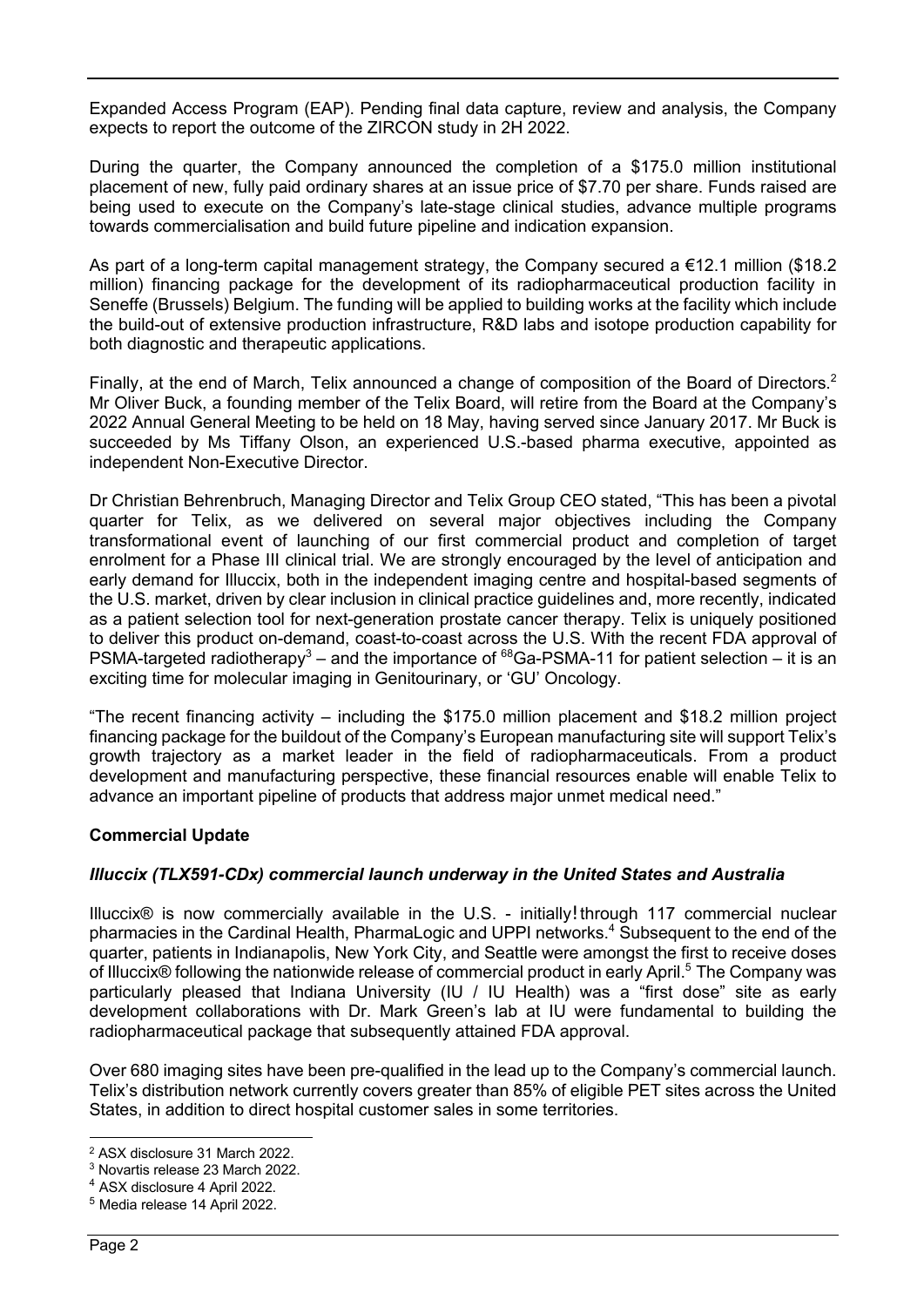The Company's application for a distinct code from the Healthcare Common Procedure Coding System (HCPCS) was filed to meet the January 2022 deadline. Code assignment is anticipated in accordance with the publication schedule set by the Centers for Medicare and Medicaid Services (CMS). Currently, eligible customers can claim reimbursement for Illuccix under the CMS Not Otherwise Classified (NOC) code.

During February, Telix completed and filed an application for pass-through status, which secures a separate payment for a new FDA-approved radiopharmaceutical imaging agent for up to three years (and no less than two years). Pass-through only applies to CMS patients in the Hospital Outpatient Setting. The Company anticipates receipt of its pass-through code effective from 1 July 2022, pending administrative review and acceptance of its submission.

The Company has also formally entered into an interim agreement with the Veterans Affairs Federal Supply Service (FSS). This agreement allows Telix to commence selling Illuccix to any entities that are entitled to FSS pricing. Telix is honoured to serve the Veteran population, an important and vulnerable patient population that is significantly affected by prostate cancer. Of the 9 million Veterans receiving care through the Veterans Health Administration, 500,000 have been diagnosed with prostate cancer – representing an incidence rate that is 40% higher than the general public.<sup>6</sup>

Preparations for the launch of Illuccix in Australia during Q2 are on track, following the Australian government's decision to reimburse PSMA-PET imaging, effective 1 July 2022.<sup>7</sup>

#### *Global regulatory approvals*

As at the end of the quarter, marketing authorisation applications for TLX591-CDx were under review and progressing in 17 countries (13 European Union Member States, United Kingdom, Canada, New Zealand and Brazil). Telix currently has a temporary use (pre-commercial) authorisation in the Czech Republic and Brazil.

- **EU:** The Company's Marketing Authorisation Application (MAA) is being evaluated by the Danish Medicines Agency (DKMA) in its capacity as a Reference Member State, on behalf of the 13 European countries selected by Telix. During the quarter the Company advised it had been granted an extension to the review period.<sup>8</sup> Telix now has until 9 August 2022 to provide responses to questions arising during the final stages of the regulatory review process, and which were received subsequent to the "clock restart" on 9 December 2021.<sup>9</sup> The Company expects to conclude its submission to the DKMA before the end of May 2022.
- **New Zealand:** During the quarter, Telix's New Medicine Application in New Zealand was accepted for filing by the drug safety regulator Medsafe and has now commenced the abbreviated evaluation process. The abbreviated evaluation pathway allows Medsafe to rely on the regulatory evaluation of an overseas recognised regulatory authority for the purpose of deciding whether to approve a new medicine. Telix is eligible for approval of Illuccix under an abbreviated evaluation based on prior approval from the Australian Therapeutic Goods Administration (TGA) in November 2021.<sup>10</sup>

<sup>&</sup>lt;sup>6</sup> Veterans Prostate Cancer Awareness, Inc. / Veterans Affairs EMR analysis.

<sup>7</sup> Media release 6 April 2022.

<sup>8</sup> ASX disclosure 7 February 2022.

<sup>9</sup> ASX disclosure 10 December 2021.

<sup>10</sup> ASX disclosure 2 November 2021.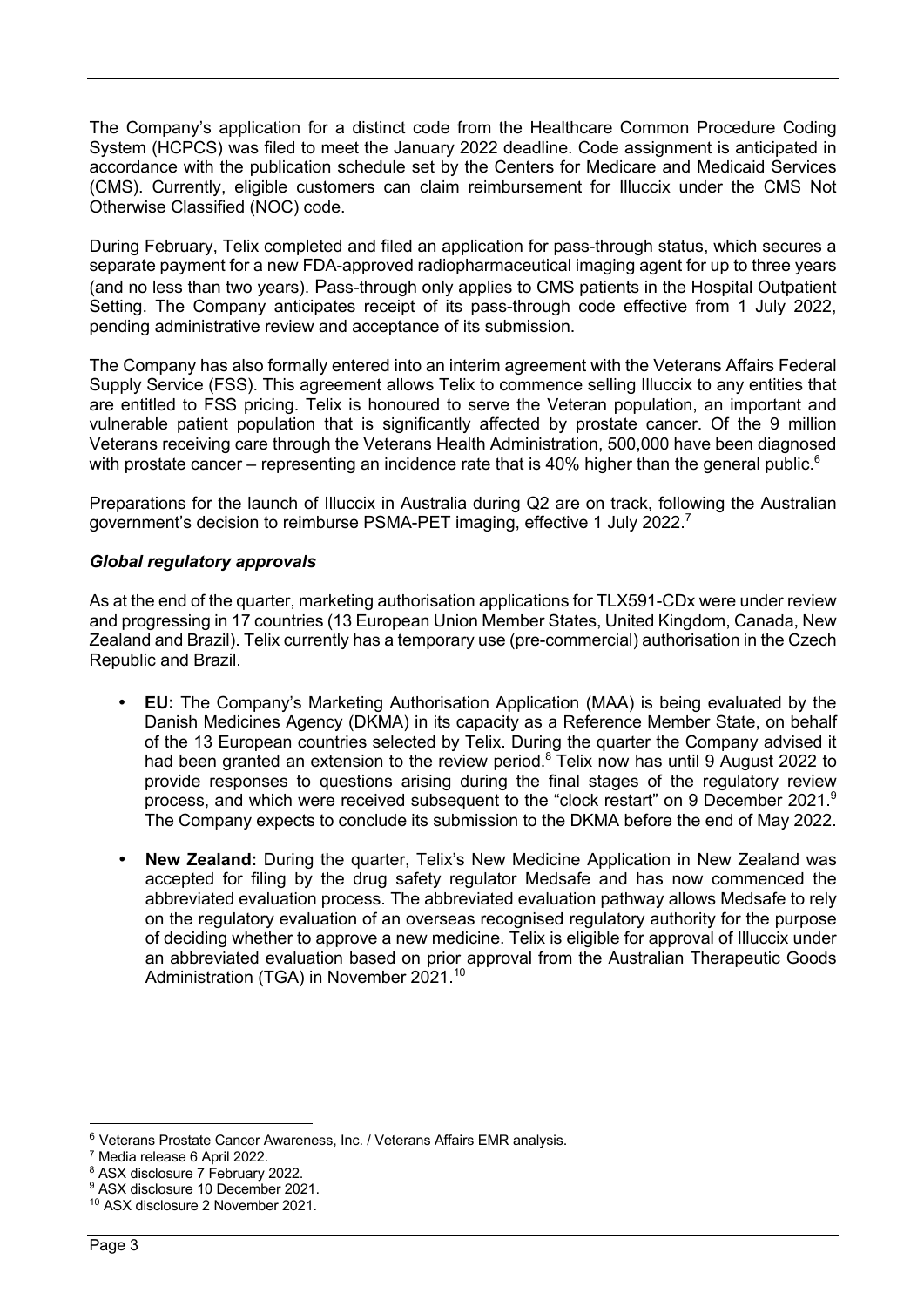#### *Global distribution agreements*

In readiness for an approval decision notification and commercial launch, Telix has continued to build out its distribution network in Europe. During the quarter, Telix entered into the following agreements:

- **UK and Ireland:** Xiel Limited, including the concurrent termination of a distribution agreement with Curium Pharma.<sup>11</sup>
- **Greece and Cyprus:** Biokosmos S.A.<sup>12</sup>
- **Austria, Czech Republic and Slovak Republic:** THP Medical Products Vertriebs GmbH (THP), building on a successful collaboration with THP to deliver "magisterial" (compassionate use).
- **Portugal: Sociedade Avanço.** 13

Telix now has European commercial distribution agreements in place in France (IRE ELiT), Germany (Eckert & Ziegler Strahlen- und Medizintechnik AG), Italy (Radius R.r.l), Spain (NUCLIBER S.A.), and the UK and Ireland (Xiel Limited) (all EU5 countries), plus Austria, Slovak Republic and Czech Republic (THP), Greece and Cyprus (BIOKOSMOS S.A.), Poland (Synektik Pharma Sp. Zo. o), Portugal (Avanço), Sweden, Denmark, Finland and Norway (all S Ahlén Medical Nordic AB).

Outside of Europe, Telix entered into a commercial distribution agreement during the March quarter with Global Medical Solutions Australia (GMSA) for the Australian market,<sup>14</sup> adding to existing agreements in Brazil (Grupo RPH), China (China Grand Pharma) and South Korea (DuChemBio Co, Ltd.). The Company's commitment to global product delivery significantly differentiates it from competition and places Telix in a leading position to support pharma and medtech collaborations in GU oncology around the globe.

### *Quarterly sales (Illuccix / TLX591-CDx Kit)*

Sales of TLX591-CDx during the March quarter precede commercial launch and are from investigational, clinical trial, magisterial and compassionate use in accordance with local laws and regulations (not as a commercial diagnostic imaging product sold for routine clinical practice).

In the March 2022 quarter, Telix delivered approximately 4,200 individual patient prostate cancer imaging doses, prepared from 1,680 TLX591-CDx prostate cancer imaging kits, representing a 40% increase compared to the corresponding quarter in 2021. Pre-commercial sales recorded during the quarter totalled \$1.9 million.

Telix notes that the sales of the TLX591-CDx kit during the quarter is not indicative of reimbursed product volume or pricing in major commercial markets.

#### **Clinical Programs Update**

Telix continues to progress its clinical pipeline, with a core focus on prostate cancer, kidney cancer, brain cancer (glioblastoma) and rare diseases (bone marrow conditioning). The Company has 18 clinical trials underway, including collaborative investigator-sponsored studies.

The table, on the following pages, highlights key clinical progress and activity during the quarter, further details can be found in the original ASX or press release disclosures.

<sup>11</sup> ASX disclosure 29 March 2022.

<sup>12</sup> Media release 27 January 2022.

<sup>13</sup> Media release 21 April 2022.

<sup>14</sup> ASX disclosure 16 February 2022.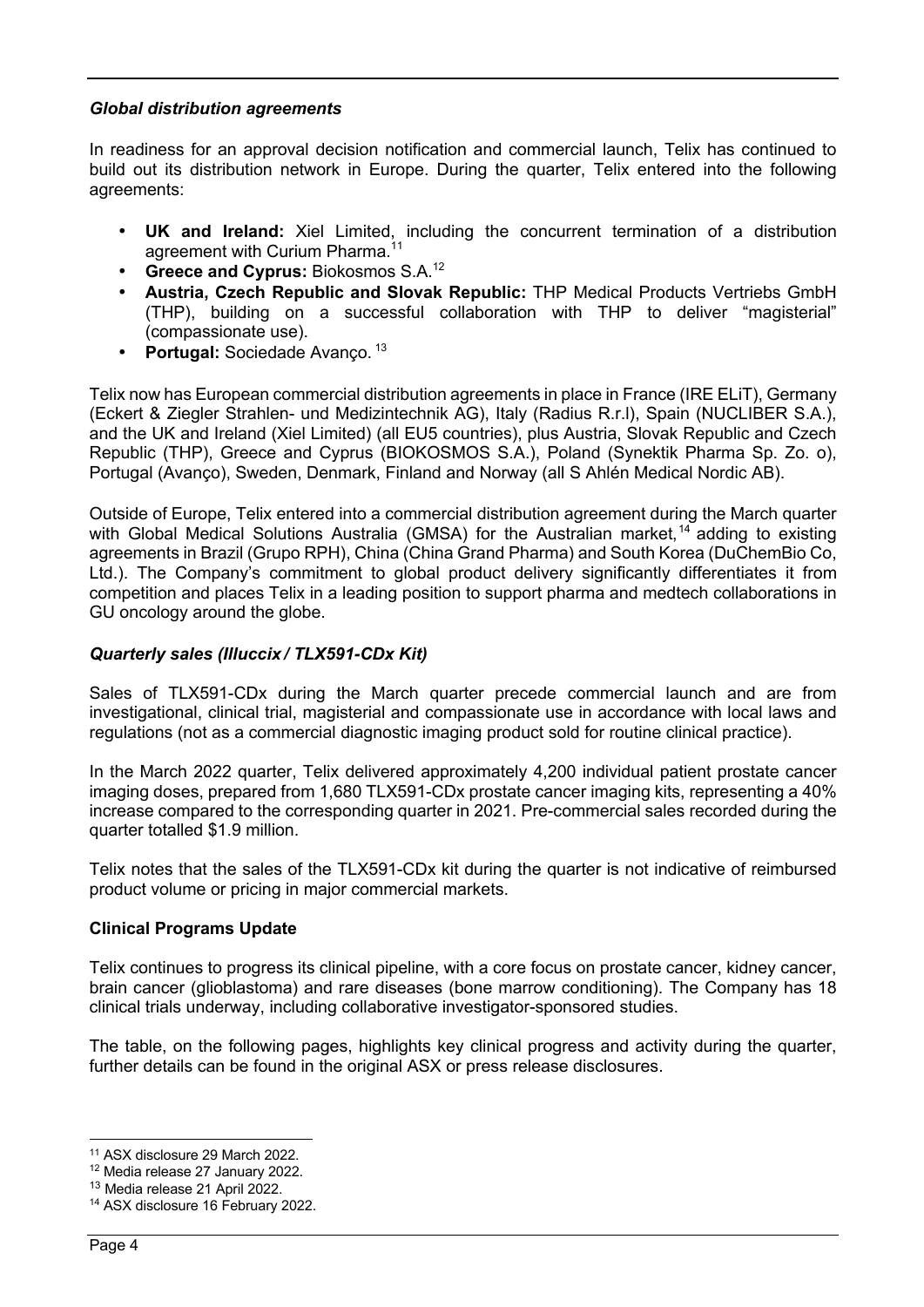| <b>Asset</b>                                                                                              | <b>Activity</b>                                                                                                                                                                                                                                                                                                                                                                                                                                                                                                                                                                                                                                                                                                                                                                                                                                                                               |  |
|-----------------------------------------------------------------------------------------------------------|-----------------------------------------------------------------------------------------------------------------------------------------------------------------------------------------------------------------------------------------------------------------------------------------------------------------------------------------------------------------------------------------------------------------------------------------------------------------------------------------------------------------------------------------------------------------------------------------------------------------------------------------------------------------------------------------------------------------------------------------------------------------------------------------------------------------------------------------------------------------------------------------------|--|
| <b>Prostate Cancer / PSMA</b>                                                                             |                                                                                                                                                                                                                                                                                                                                                                                                                                                                                                                                                                                                                                                                                                                                                                                                                                                                                               |  |
| <b>Prostate cancer imaging:</b><br><b>TLX591-CDx</b>                                                      | Phase I clinical study with Kanazawa University met<br>objectives, demonstrating safety and tolerability as well as the<br>comparability of the pharmacokinetics and dosimetry of <sup>68</sup> Ga-<br>PSMA-11 between Japanese and non-Japanese patient<br>populations. <sup>15</sup><br>Results will serve as a basis for advancing the TLX591-CDx<br>program towards regulatory submissions across Asia including<br>in Japan, an important nuclear medicine market.                                                                                                                                                                                                                                                                                                                                                                                                                       |  |
| <b>Prostate cancer imaging:</b><br><b>TLX599-CDx</b><br><b>NOBLE Registry</b>                             | Recruitment of patients into the Mexican arm of NOBLE<br>Registry has commenced. The NOBLE (Nobody Left Behind)<br>Registry is collecting clinical data to inform the development of<br>TLX599-CDx (99mTc-iPSMA), an investigational prostate<br>cancer imaging agent that targets PSMA using single photon<br>emission computed tomography (SPECT $16$ ). This is a<br>milestone for the Company's relationship with ININ (Instituto<br>Nacional de Investigaciones Nucleares, the Mexcian nuclear<br>agency), which originally developed TLX599-CDx.                                                                                                                                                                                                                                                                                                                                        |  |
| Prostate cancer therapy:<br><b>TLX591</b><br>ProstACT study program <sup>17</sup>                         | The first patients have been dosed in Telix's PSMA-targeting<br>'ProstACT' therapeutic program, which is evaluating the<br>efficacy of Telix's lutetium-177 ( <sup>177</sup> Lu)-labelled therapeutic<br>antibodies (TLX591) in all stages of prostate cancer, from first<br>recurrence to advanced metastatic disease. <sup>18</sup><br>The patients, dosed at Princess Alexandra Hospital in<br>Brisbane, Queensland, were treated as part of the ProstACT<br>SELECT clinical trial, a Phase I radiogenomics study running<br>concurrently to the pivotal Phase III study, ProstACT GLOBAL.<br>Subsequent to quarter end, Human Research Ethics<br>Committee (HREC) approval was granted for the Phase II<br>ProstACT TARGET study of TLX591, in patients experiencing<br>a first recurrence of prostate-specific antigen (PSA) after initial<br>therapy for prostate cancer. <sup>19</sup> |  |
| <b>Kidney Cancer / CA9</b>                                                                                |                                                                                                                                                                                                                                                                                                                                                                                                                                                                                                                                                                                                                                                                                                                                                                                                                                                                                               |  |
| <b>Clear Cell Renal Cell</b><br>Carcinoma (ccRCC)<br>imaging: TLX250-CDx<br><b>ZIRCON Phase III Study</b> | During the quarter, target enrolment of 252 patients was met. <sup>20</sup><br>As permitted under the clinical study protocol, recruitment into<br>the study will continue for up to an additional three months to<br>generate further data in support of the BLA ahead of Telix's<br>plans to open a broader, more accessible EAP. The EAP for<br>TLX250-CDx is currently planned to commence in June 2022.                                                                                                                                                                                                                                                                                                                                                                                                                                                                                  |  |

<sup>15</sup> Media release 8 February 2022.

<sup>16</sup> See: <u>www.nobleregistry.org</u>.<br><sup>17</sup> ASX disclosure 19 August 2021.

<sup>&</sup>lt;sup>18</sup> ASX disclosure 27 January 2022.

<sup>19</sup> ASX disclosure 12 April 2022.

<sup>20</sup> ASX disclosure 8 March 2022.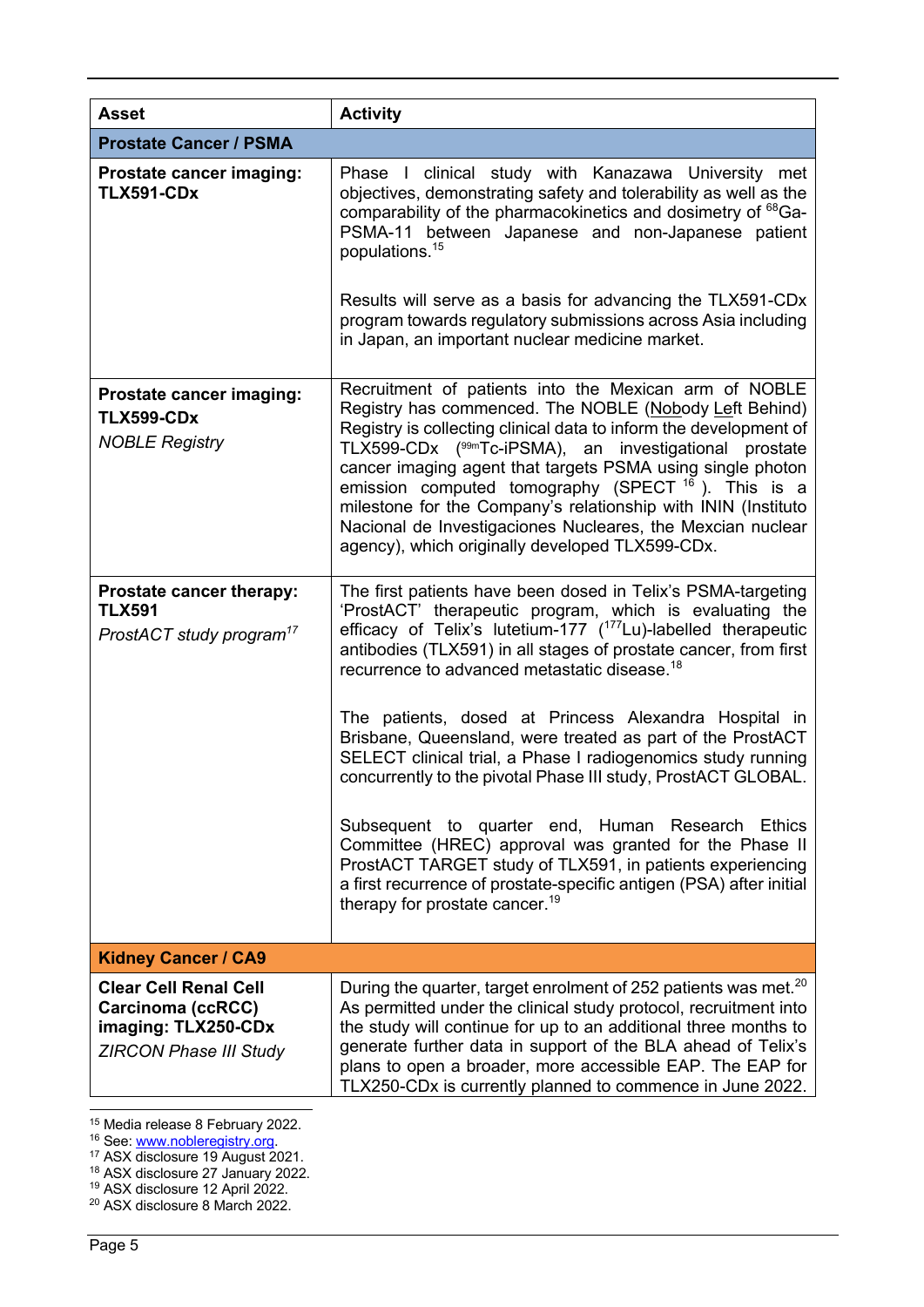| <b>Asset</b>                                                                                                         | <b>Activity</b>                                                                                                                                                                                                                                                                                                                                                                                                                                                                                                                                                                                                                                                                                                                                                                                                                                                                                   |
|----------------------------------------------------------------------------------------------------------------------|---------------------------------------------------------------------------------------------------------------------------------------------------------------------------------------------------------------------------------------------------------------------------------------------------------------------------------------------------------------------------------------------------------------------------------------------------------------------------------------------------------------------------------------------------------------------------------------------------------------------------------------------------------------------------------------------------------------------------------------------------------------------------------------------------------------------------------------------------------------------------------------------------|
|                                                                                                                      | Telix expects to report the outcome from the ZIRCON study in<br>2H 2022.                                                                                                                                                                                                                                                                                                                                                                                                                                                                                                                                                                                                                                                                                                                                                                                                                          |
| <b>Brain Cancer</b>                                                                                                  |                                                                                                                                                                                                                                                                                                                                                                                                                                                                                                                                                                                                                                                                                                                                                                                                                                                                                                   |
| <b>Recurrent glioblastoma</b><br>multiforme (RGM) therapy:<br><b>TLX101</b><br>IPAX-1 Phase I/II study <sup>21</sup> | Building on positive preliminary results from the IPAX-1 study,<br>which completed recruitment in 2021, HREC (ethics) approval<br>has been granted to commence a Phase I dose escalation<br>study (IPAX-2) to evaluate TLX101 in combination with post-<br>surgical standard of care (external beam radiation therapy<br>(EBRT) and temozolomide) in newly diagnosed GBM patients.<br>Additionally, Kepler University Hospital in Linz (Austria) has<br>received ethics approval to commence an institution-led Phase<br>Il study of TLX101 (called IPAX-Linz, or IPAX-L) in<br>combination with EBRT in patients with relapsed-<br>glioblastoma. <sup>22</sup> This provides an opportunity to continue to<br>study the safety and activity for patients in the recurrent<br>(second line) setting, building on the experience of the IPAX-1<br>study at a leading European neuro-oncology site. |
| <b>Rare Diseases / Bone Marrow Conditioning</b>                                                                      |                                                                                                                                                                                                                                                                                                                                                                                                                                                                                                                                                                                                                                                                                                                                                                                                                                                                                                   |
| <b>Bone marrow conditioning</b><br>prior to hematopoietic stem<br>cell transplantation (HSCT):<br><b>TLX66</b>       | FDA granted Orphan Drug Designation for TLX66 $(^{90}Y -$<br>besilesomab), for conditioning treatment prior to hematopoietic<br>stem cell transplantation (HSCT). <sup>23</sup>                                                                                                                                                                                                                                                                                                                                                                                                                                                                                                                                                                                                                                                                                                                   |
|                                                                                                                      | This treatment has potential application in a number of<br>hematological cancers and rare diseases and potentially<br>relevance to "next generation" cell and gene therapies.                                                                                                                                                                                                                                                                                                                                                                                                                                                                                                                                                                                                                                                                                                                     |

## **Lutetium-177 ( 177Lu) Supply**

As Telix advances several therapeutic candidates using the medical radioisotope<sup>177</sup>Lu, the Company is building a global supplier network with proximity to major global markets that is capable of consistently delivering high-quality, no-carrier-added (NCA) 177Lu to patients. During the quarter, Telix announced global clinical supply agreements with Eckert & Ziegler Strahlen- und Medizintechnik AG (EZAG)<sup>24</sup> and SHINE Technologies (SHINE)<sup>25</sup> for  $177$ Lu

In addition to EZAG and SHINE, Telix's global supplier network includes a commercial supply agreement with ITM Isotope Technologies Munich SE (ITM), and clinical supply agreements with the Australian Nuclear Science and Technology Organisation (ANSTO) and Eczacıbaşı-Monrol (Monrol).

### **Manufacturing Activities**

A €12.1 million (\$18.2 million) debt financing package was secured to help fund first-stage building works at Telix's radiopharmaceutical production facility in Belgium, which will include the build-out

<sup>21</sup> ASX disclosure 20 October 2021.

<sup>22</sup> ASX disclosure 23 March 2022.

<sup>23</sup> ASX disclosure 29 March 2022.

<sup>&</sup>lt;sup>24</sup> Media release 9 February 2022.

<sup>25</sup> Media release 11 February 2022.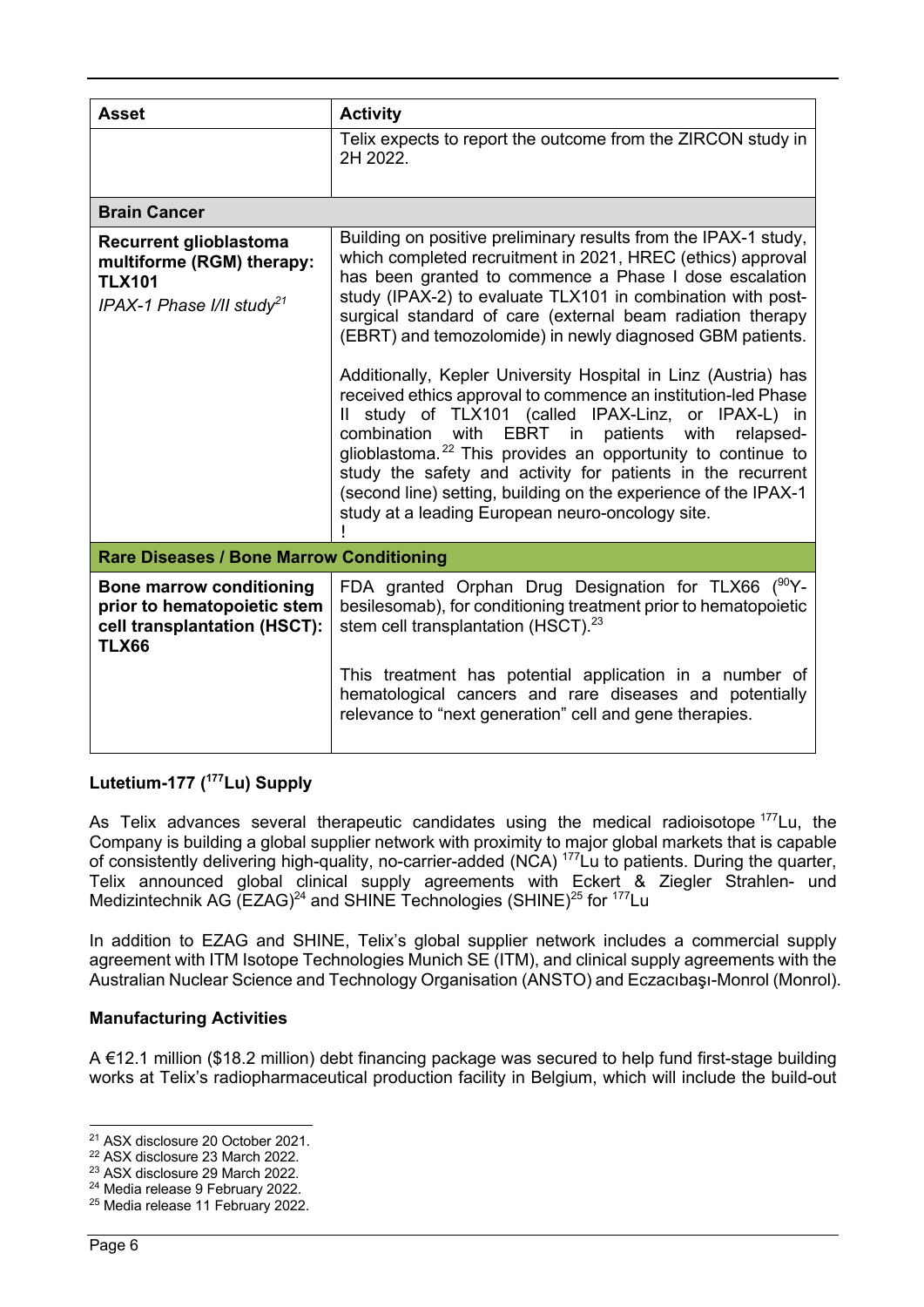of a radiopharmacy, as well as installation of the first cyclotron, clean rooms and purification suites (Stage 1).<sup>26</sup> Stage 1 construction works are now underway at the site.

Subsequent to the quarter end, Telix was a consortium recipient of \$23.0 million in Federal Government funding to establish the \$71.2 million Australian Precision Medicine Enterprise Project (APME).<sup>27</sup> At the heart of APME – a collaboration with Global Medical Solutions Australia (GMSA) and Monash University – a new high energy cyclotron will become a source of critical radioisotopes. many of which are currently imported into Australia at high cost and variable accessibility. For Telix this will mean increased capacity to develop and manufacture theranostic radiopharmaceuticals in Australia, strengthening its global supply chain for both clinical and commercial products.

### **R&D Activity**

Subsequent to the quarter end, Telix announced a licence agreement with Eli Lilly and Company (Lilly), granting Telix exclusive worldwide rights to develop and commercialise radiolabelled forms of Lilly's olaratumab antibody for the diagnosis and treatment of human cancers.<sup>28</sup> Olaratumab was originally developed by Lilly as a (non-radiolabelled) monoclonal antibody targeting Platelet Derived Growth Factor Receptor Alpha (PDGFRα). Telix intends to develop radiolabelled olaratumab initially for the diagnosis and treatment of soft tissue sarcoma, a debilitating cancer with a high unmet need for new treatment options.

### **Board and Senior Executive Appointments**

On 25 January 2022, Raphaël Ortiz joined Telix as Chief Operating Officer for Europe Middle East and Africa (EMEA). Raphaël joins with more than 20 years of pharmaceutical industry experience including most recently at Advanced Accelerator Applications (AAA), a Novartis Company, where, as Asia-Pacific Cluster Head, he set up the radioligand therapy operations in the region.

On 31 March 2022, Ms Tiffany Olson, an experienced U.S.-based pharma executive, was appointed as independent Non-Executive Director.<sup>29</sup> Ms. Olson brings a depth of experience in commercialisation and corporate strategy in oncology, including in the radiopharmaceutical sector. Her most recent executive role was with Cardinal Health, where she was President of Cardinal Health Nuclear & Precision Health Solutions overseeing Cardinal's radiopharmaceutical manufacturing and nuclear pharmacy network. Non-Executive Director, Mr Oliver Buck, will retire at the Annual General Meeting following five years of service to the Company. Mr Buck took the decision to retire from the Board due to the increasing time commitment associated with his portfolio of global Board and advisory roles.

#### **Payments to Related Parties**

Telix confirms that payments noted under section 6.1 of the accompanying Appendix 4C include payments of \$1.04 million to ABX-CRO advanced pharmaceutical services (of which non-executive director Dr Andreas Kluge is managing director) for the provision of clinical and analytical services for the Company's development programs. Of this amount ~\$0.52 million was for services delivered in Q4 2021 and ~\$0.52 million was for services delivered in Q1 2022. Payments of \$0.33 million to Directors were for director fees and Managing Director salary and short-term variable remuneration (STVR) awarded for performance in FY 2021 (paid in Q1 2022).

ENDS

### **About Telix Pharmaceuticals Limited**

<sup>26</sup> Media release 22 March 2022.

<sup>27</sup> ASX disclosure 4 April 2022.

<sup>28</sup> ASX disclosure 11 April 2022.

<sup>29</sup> ASX disclosure 31 March 2022.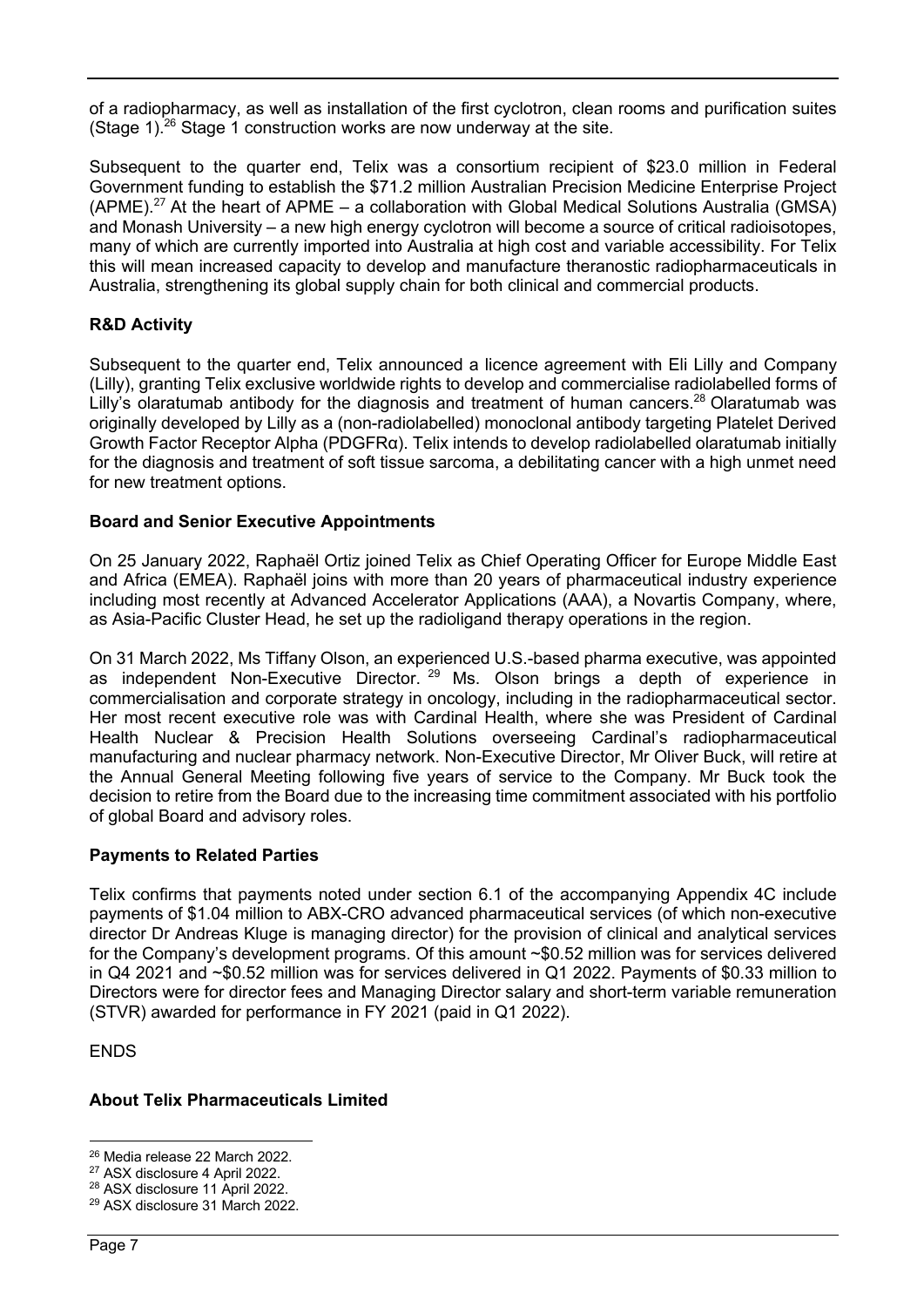Telix is a biopharmaceutical company focused on the development and commercialisation of diagnostic and therapeutic products using Molecularly Targeted Radiation (MTR). Telix is headquartered in Melbourne, Australia with international operations in Belgium, Japan, Switzerland, and the United States. Telix is developing a portfolio of clinical-stage products that address significant unmet medical need in oncology and rare diseases. Telix is listed on the Australian Securities Exchange (ASX: TLX). For more information visit www.telixpharma.com and follow Telix on Twitter (@TelixPharma) and LinkedIn.

Telix's lead product, Illuccix® (kit for preparation of gallium-68 (<sup>68</sup>Ga) gozetotide (also known as <sup>68</sup>Ga PSMA-11) injection) for prostate cancer imaging, has been approved by the U.S. Food and Drug Administration (FDA), $30$  and by the Australian Therapeutic Goods Administration (TGA).<sup>31</sup> Telix is also progressing marketing authorisation applications for this investigational candidate in Europe<sup>32</sup> and Canada.<sup>33</sup>

#### **Telix Investor Relations**

Ms. Kyahn Williamson Telix Pharmaceuticals Limited SVP Corporate Communications and Investor Relations Email: kyahn.williamson@telixpharma.com

*This announcement has been authorised for release by the Disclosure Committee of the Board.* 

#### Legal Notices

*This announcement may include forward-looking statements that relate to anticipated future events, financial performance, plans, strategies or business developments. Forward-looking statements can generally be identified by the use of words such as "may", "expect", "intend", "plan", "estimate", "anticipate", "outlook", "forecast" and "guidance", or other similar words. Forward-looking statements involve known and unknown risks, uncertainties and other factors that may cause our actual*  results, levels of activity, performance or achievements to differ materially from any future results, levels of activity, *performance or achievements expressed or implied by these forward-looking statements. Forward-looking statements are based on the Company's good-faith assumptions as to the financial, market, regulatory and other considerations that exist and affect the Company's business and operations in the future and there can be no assurance that any of the assumptions will prove to be correct. In the context of Telix's business, forward-looking statements may include, but are not limited to, statements about: the initiation, timing, progress and results of Telix's preclinical and clinical studies, and Telix's research and development programs; Telix's ability to advance product candidates into, enrol and successfully complete, clinical studies, including multi-national clinical trials; the timing or likelihood of regulatory filings and approvals, manufacturing activities and product marketing activities; the commercialisation of Telix's product candidates, if or when they have been approved; estimates of Telix's expenses, future revenues and capital requirements; Telix's financial performance; developments relating to Telix's competitors and industry; and the pricing and reimbursement of Telix's product candidates, if and after they have been approved. Telix's actual results, performance or achievements may be materially different from those which may be expressed or implied by such statements, and the differences may be adverse. Accordingly, you should not place undue reliance on these forward-looking statements.* 

*To the maximum extent permitted by law, Telix disclaims any obligation or undertaking to publicly update or revise any forward-looking statements contained in this announcement, whether as a result of new information, future developments or a change in expectations or assumptions.*

*The Telix Pharmaceuticals name and logo are trademarks of Telix Pharmaceuticals Limited and its affiliates (all rights reserved).*

<sup>30</sup> ASX disclosure 20 December 2021.

<sup>31</sup> ASX disclosure 2 November 2021.

<sup>32</sup> ASX disclosure 10 December 2021.

<sup>33</sup> ASX disclosure 16 December 2020.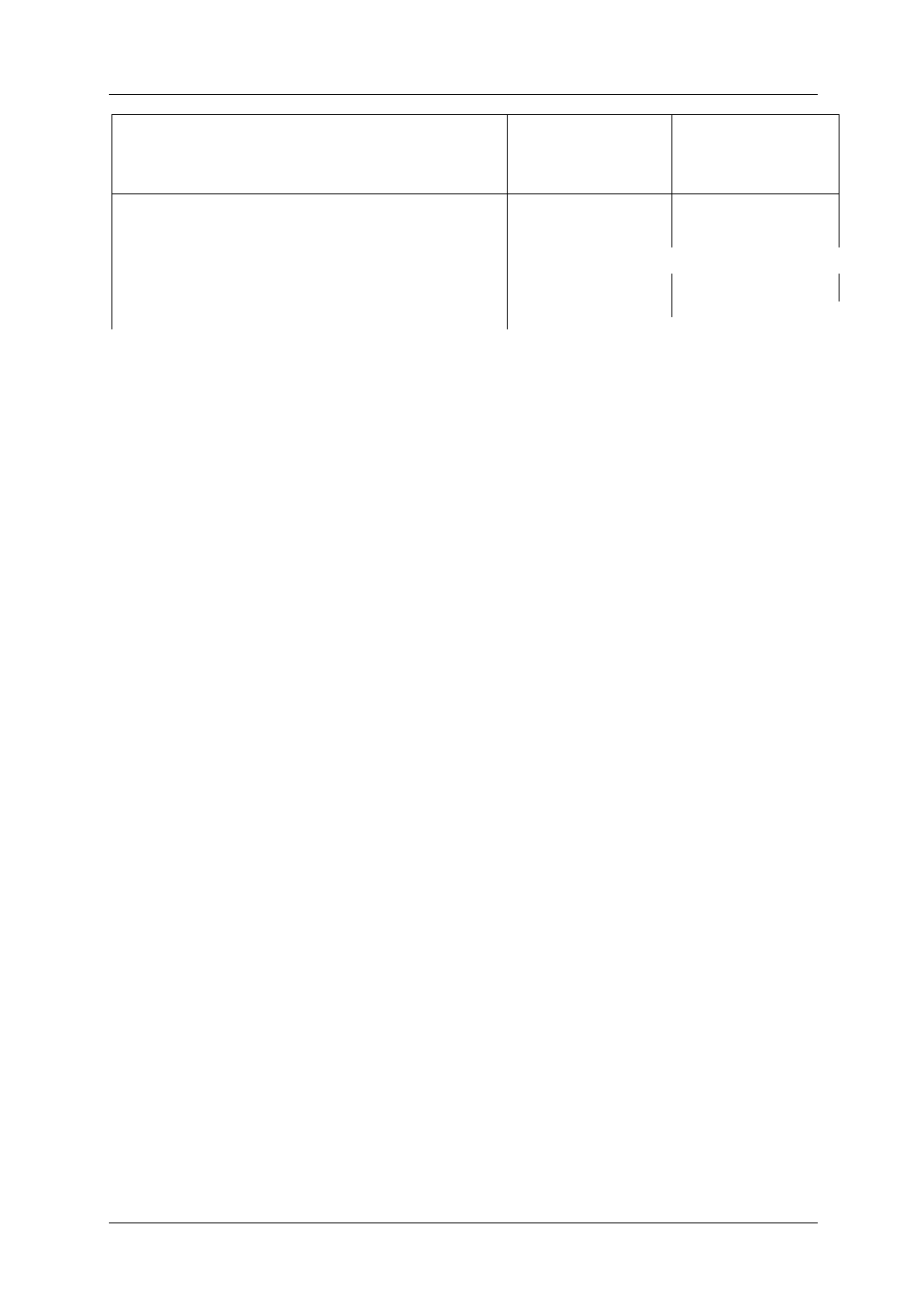| <b>Consolidated statement of cash flows</b> |                                                          | <b>Current quarter</b><br>\$A'000 | Year to date<br>$(3$ months)<br>\$A'000 |
|---------------------------------------------|----------------------------------------------------------|-----------------------------------|-----------------------------------------|
| 4.4                                         | Net cash from financing activities (item 3.10)<br>above) | 169.589                           | 169.589                                 |
| 4.5                                         | Effect of movement in exchange rates on cash<br>held     | (895)                             | (895)                                   |
| 4.6                                         | Cash and cash equivalents at end of period               | 154,734                           | 154,734                                 |

| 5.  | Reconciliation of cash and cash<br>equivalents<br>at the end of the quarter (as shown in the<br>consolidated statement of cash flows) to the<br>related items in the accounts | <b>Current quarter</b><br>\$A'000 | <b>Previous quarter</b><br>\$A'000 |
|-----|-------------------------------------------------------------------------------------------------------------------------------------------------------------------------------|-----------------------------------|------------------------------------|
| 5.1 | <b>Bank balances</b>                                                                                                                                                          | 154.734                           | 22.037                             |
| 5.2 | Call deposits                                                                                                                                                                 |                                   |                                    |
| 5.3 | <b>Bank overdrafts</b>                                                                                                                                                        |                                   |                                    |
| 5.4 | Other (provide details)                                                                                                                                                       | $\overline{a}$                    |                                    |
| 5.5 | Cash and cash equivalents at end of<br>quarter (should equal item 4.6 above)                                                                                                  | 154.734                           | 22.037                             |

| 6.                                                                                                                                                                                                                                                                                                                                                                                                                                                                                                                                                                                            | Payments to related parties of the entity and their<br>associates                          | <b>Current quarter</b><br><b>\$A'000</b> |  |
|-----------------------------------------------------------------------------------------------------------------------------------------------------------------------------------------------------------------------------------------------------------------------------------------------------------------------------------------------------------------------------------------------------------------------------------------------------------------------------------------------------------------------------------------------------------------------------------------------|--------------------------------------------------------------------------------------------|------------------------------------------|--|
| 6.1                                                                                                                                                                                                                                                                                                                                                                                                                                                                                                                                                                                           | Aggregate amount of payments to related parties and their<br>associates included in item 1 | 1.373                                    |  |
| 6.2                                                                                                                                                                                                                                                                                                                                                                                                                                                                                                                                                                                           | Aggregate amount of payments to related parties and their<br>associates included in item 2 |                                          |  |
| Note: Payments in 6.1 include payments of \$1,043k to ABX-CRO advanced pharmaceutical services (of which non-<br>executive director Dr Andreas Kluge is managing director) for the provision of clinical and analytical services for<br>the Company's development programs. Of this amount ~\$520k was for services delivered in Q4 2021 and ~\$520k<br>was for services delivered in Q1 2022. Payments of \$330k to Directors were for director fees and Managing<br>Director salary and short-term variable remuneration (STVR) awarded for performance in FY 2021 (paid in Q1<br>$2022$ ). |                                                                                            |                                          |  |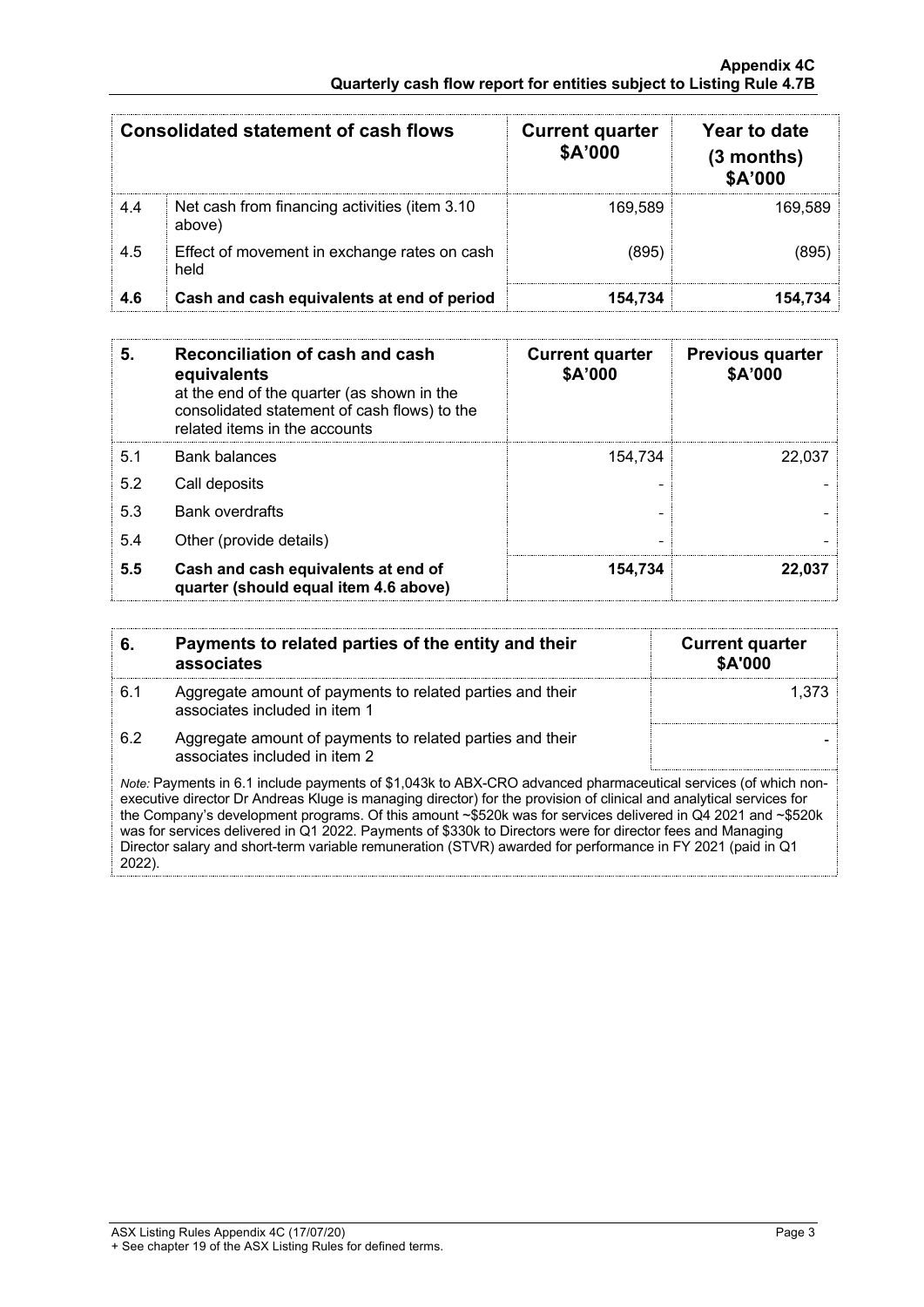| 7.                                                                                                                                                                                                             |                                                                                                                                                                                                                                                                                                                                                                                                                                                                               | <b>Financing facilities</b><br>Note: the term "facility' includes all forms of financing<br>arrangements available to the entity.<br>Add notes as necessary for an understanding of the<br>sources of finance available to the entity. | <b>Total facility</b><br>amount at quarter<br>end<br>\$A'000 | Amount drawn at<br>quarter end<br>\$A'000 |  |
|----------------------------------------------------------------------------------------------------------------------------------------------------------------------------------------------------------------|-------------------------------------------------------------------------------------------------------------------------------------------------------------------------------------------------------------------------------------------------------------------------------------------------------------------------------------------------------------------------------------------------------------------------------------------------------------------------------|----------------------------------------------------------------------------------------------------------------------------------------------------------------------------------------------------------------------------------------|--------------------------------------------------------------|-------------------------------------------|--|
| 7.1                                                                                                                                                                                                            |                                                                                                                                                                                                                                                                                                                                                                                                                                                                               | Loan facilities                                                                                                                                                                                                                        | 17,862                                                       |                                           |  |
| 7.2                                                                                                                                                                                                            |                                                                                                                                                                                                                                                                                                                                                                                                                                                                               | Credit standby arrangements                                                                                                                                                                                                            |                                                              |                                           |  |
| 7.3                                                                                                                                                                                                            |                                                                                                                                                                                                                                                                                                                                                                                                                                                                               | Other (please specify)                                                                                                                                                                                                                 |                                                              |                                           |  |
| 7.4                                                                                                                                                                                                            |                                                                                                                                                                                                                                                                                                                                                                                                                                                                               | <b>Total financing facilities</b>                                                                                                                                                                                                      | 17,862                                                       |                                           |  |
| 7.5                                                                                                                                                                                                            | Unused financing facilities available at quarter end                                                                                                                                                                                                                                                                                                                                                                                                                          |                                                                                                                                                                                                                                        |                                                              | 17,862                                    |  |
| 7.6                                                                                                                                                                                                            | Include in the box below a description of each facility above, including the lender, interest rate,<br>maturity date and whether it is secured or unsecured. If any additional financing facilities have<br>been entered into or are proposed to be entered into after quarter end, include a note providing<br>details of those facilities as well.                                                                                                                          |                                                                                                                                                                                                                                        |                                                              |                                           |  |
|                                                                                                                                                                                                                | Telix entered into loan agreements with BNP Paribas and IMBC Group totalling €10.1 million on a 10-year<br>term, and a loan with BNP Paribas totalling €2.0 million on a two-year, extendable term. All three loans<br>are to fund the construction of the Seneffe manufacturing facility. All loans have a two-year repayment<br>holiday period, with repayments due to commence from March 2024. As at 31 March 2022, Telix has not<br>drawn down on these loan facilities. |                                                                                                                                                                                                                                        |                                                              |                                           |  |
| 8.                                                                                                                                                                                                             | Estimated cash available for future operating activities<br>\$A'000                                                                                                                                                                                                                                                                                                                                                                                                           |                                                                                                                                                                                                                                        |                                                              |                                           |  |
| 8.1                                                                                                                                                                                                            | Net cash used in operating activities (item 1.9)                                                                                                                                                                                                                                                                                                                                                                                                                              |                                                                                                                                                                                                                                        |                                                              | (33,610)                                  |  |
| 8.2                                                                                                                                                                                                            | Cash and cash equivalents at quarter end (item 4.6)                                                                                                                                                                                                                                                                                                                                                                                                                           |                                                                                                                                                                                                                                        | 154,734                                                      |                                           |  |
| 8.3                                                                                                                                                                                                            | Unused finance facilities available at quarter end (item 7.5)                                                                                                                                                                                                                                                                                                                                                                                                                 |                                                                                                                                                                                                                                        |                                                              | 17,862                                    |  |
| 8.4                                                                                                                                                                                                            | Total available funding (item $8.2 +$ item $8.3$ )                                                                                                                                                                                                                                                                                                                                                                                                                            |                                                                                                                                                                                                                                        |                                                              | 172,596                                   |  |
| 8.5                                                                                                                                                                                                            | Estimated quarters of funding available (item 8.4 divided by<br>item 8.1)                                                                                                                                                                                                                                                                                                                                                                                                     |                                                                                                                                                                                                                                        |                                                              | 5.1                                       |  |
| Note: if the entity has reported positive net operating cash flows in item 1.9, answer item 8.5 as "N/A". Otherwise, a<br>figure for the estimated quarters of funding available must be included in item 8.5. |                                                                                                                                                                                                                                                                                                                                                                                                                                                                               |                                                                                                                                                                                                                                        |                                                              |                                           |  |
| 8.6                                                                                                                                                                                                            | If item 8.5 is less than 2 quarters, please provide answers to the following questions:                                                                                                                                                                                                                                                                                                                                                                                       |                                                                                                                                                                                                                                        |                                                              |                                           |  |
|                                                                                                                                                                                                                | 8.6.1<br>Does the entity expect that it will continue to have the current level of net operating<br>cash flows for the time being and, if not, why not?                                                                                                                                                                                                                                                                                                                       |                                                                                                                                                                                                                                        |                                                              |                                           |  |
|                                                                                                                                                                                                                | Answer: N/A                                                                                                                                                                                                                                                                                                                                                                                                                                                                   |                                                                                                                                                                                                                                        |                                                              |                                           |  |
|                                                                                                                                                                                                                | Has the entity taken any steps, or does it propose to take any steps, to raise further<br>8.6.2<br>cash to fund its operations and, if so, what are those steps and how likely does it<br>believe that they will be successful?                                                                                                                                                                                                                                               |                                                                                                                                                                                                                                        |                                                              |                                           |  |
|                                                                                                                                                                                                                | Answer: N/A                                                                                                                                                                                                                                                                                                                                                                                                                                                                   |                                                                                                                                                                                                                                        |                                                              |                                           |  |
|                                                                                                                                                                                                                | 8.6.3                                                                                                                                                                                                                                                                                                                                                                                                                                                                         | Does the entity expect to be able to continue its operations and to meet its business<br>objectives and, if so, on what basis?                                                                                                         |                                                              |                                           |  |

Answer: N/A

L